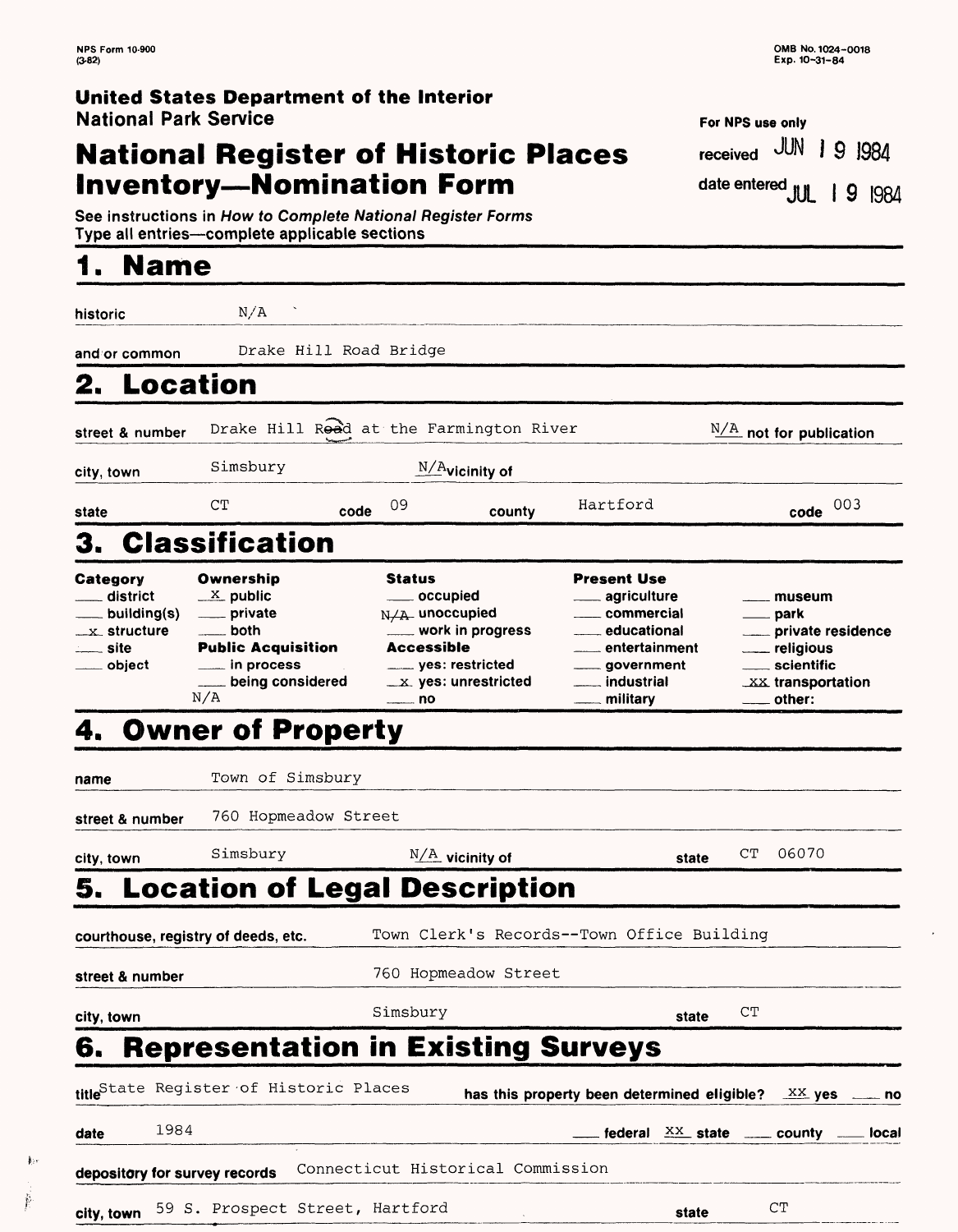# **7. Description**

Condition

|                      | _ excellent              |  |
|----------------------|--------------------------|--|
|                      | ____ good <sub>:</sub> : |  |
| <sub>—X</sub> ⊥ fair |                          |  |

——— !f

deteriorated  $\frac{1}{2}$  unaltered  $\frac{1}{2}$  original site **willing** unexposed

Check one Check one  $\frac{1}{1}$ ruins  $\frac{1}{1}$  altered  $\frac{1}{1}$  moved date

#### the  $\blacksquare$  unexposed<br> $\blacksquare$ present and original (if known) physical appearance

Drake Hill Road Bridge, erected in 1892, is a pin-connected Parker through truss. Wrought iron, cast iron and steel comprise the various members that make up the trusses, and the abutments are brownstone. The bridge is located about one-quarter mile south of Simsbury center. Drake Hill Road runs west to east, from present-day Route 10, which is Simsbury center's main street, to Riverside Road, which runs along the east bank of the Farmington River. This bridge carries Drake Hill Road over the Farmington River. The bridge stands in a residential area of 19th-century and early 20th-century houses.

The bridge spans 183 feet and carries a 12-foot-wide roadway; the bottom of the bridge is 18 feet over the river bottom. Each side of the bridge (Photograph 1) has twelve panels, including the two triangle-shaped end panels. The top chord is segmental in profile, angling upward at each panel-point as it proceeds from the ends to the middle of the bridge. This top chord, including the inclined end posts, is made of three wrought-iron plate-sections which are riveted together using angle-sections on the sides and lacing bars on the bottom (Photograph 2). The verticals on the inside of the triangular end panels are made of two plate-sections set back-to-back with turned cast-iron spacers between them (Photograph 2); the rest of the verticals consist of two channels set back-to-back and connected with riveted lacing bars (Photograph 3). The diagonals in the two rectangular panels closest to each end are wrought-iron eyebars with stamped holes to accomodate the pins (Photographs:2,3), and the stiffer diagonals in the center are made of two channels with turned cast-iron spacers between them (Photograph 4). The pin joints at the upper panel points (Photograph 3) feature two spacer-plates riveted to the side of the chord, surrounding the pin. The portal beams (Photograph 5) are c.1980 replacements of the original beams; they consist of two sets of welded angles connected with lacing bars. At alternating panel points, lateral members over the roadway tie the two sides together; these cross-braces are back-to-back angle sections. Although they are now welded in place, indicating post-1940 installation, these members feature rivet holes, indicating that old members were re-used during recent repairs.

The bottom chords (Photograph 6) are single plates with angles riveted to each side at top and bottom. They hang from the pins at the panel points. Floor beams are I-sections that are riveted to the bottom chords with the use of stem plates. Timbers are placed across the floor beams, and a layer

(continued)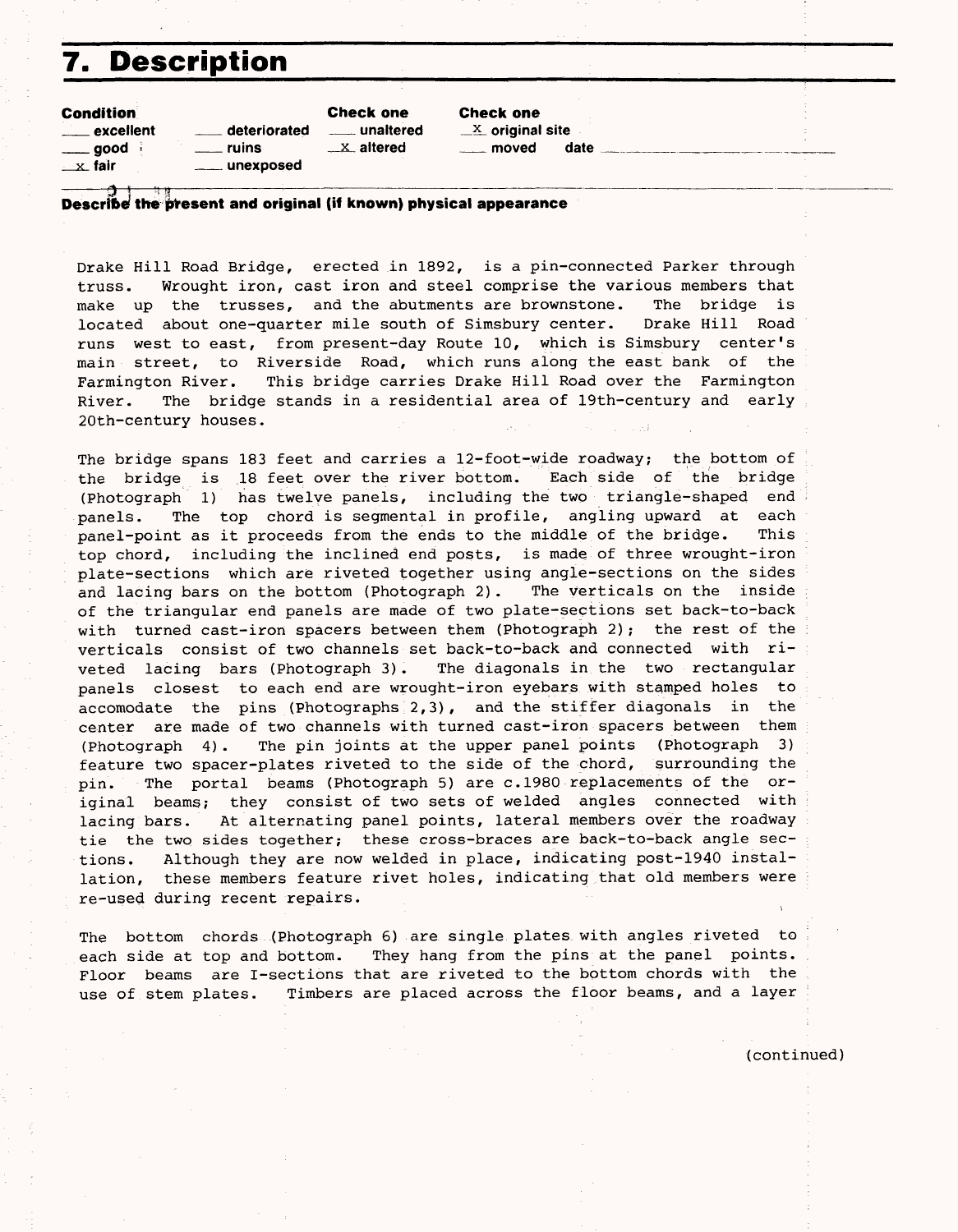$\mathbf{1}$ 

### **United States Department of the Interior National Park Service**

### **National Register of Historic Places Inventory-Nomination Form**

Drake Hill Road Bridge

Simsbury, CT **Item number**

6

**Page**

a dhe

ina ya T

<u>ta tanah di</u>

Representation in Existing Surveys (Continued):

Title: Inventory of Historic Engineering and Industrial Sites in Connecticut

Date: 1980

**Continuation sheet**

Federal/State

Depository for Survey Records: Connecticut Historical Commission Hartford, CT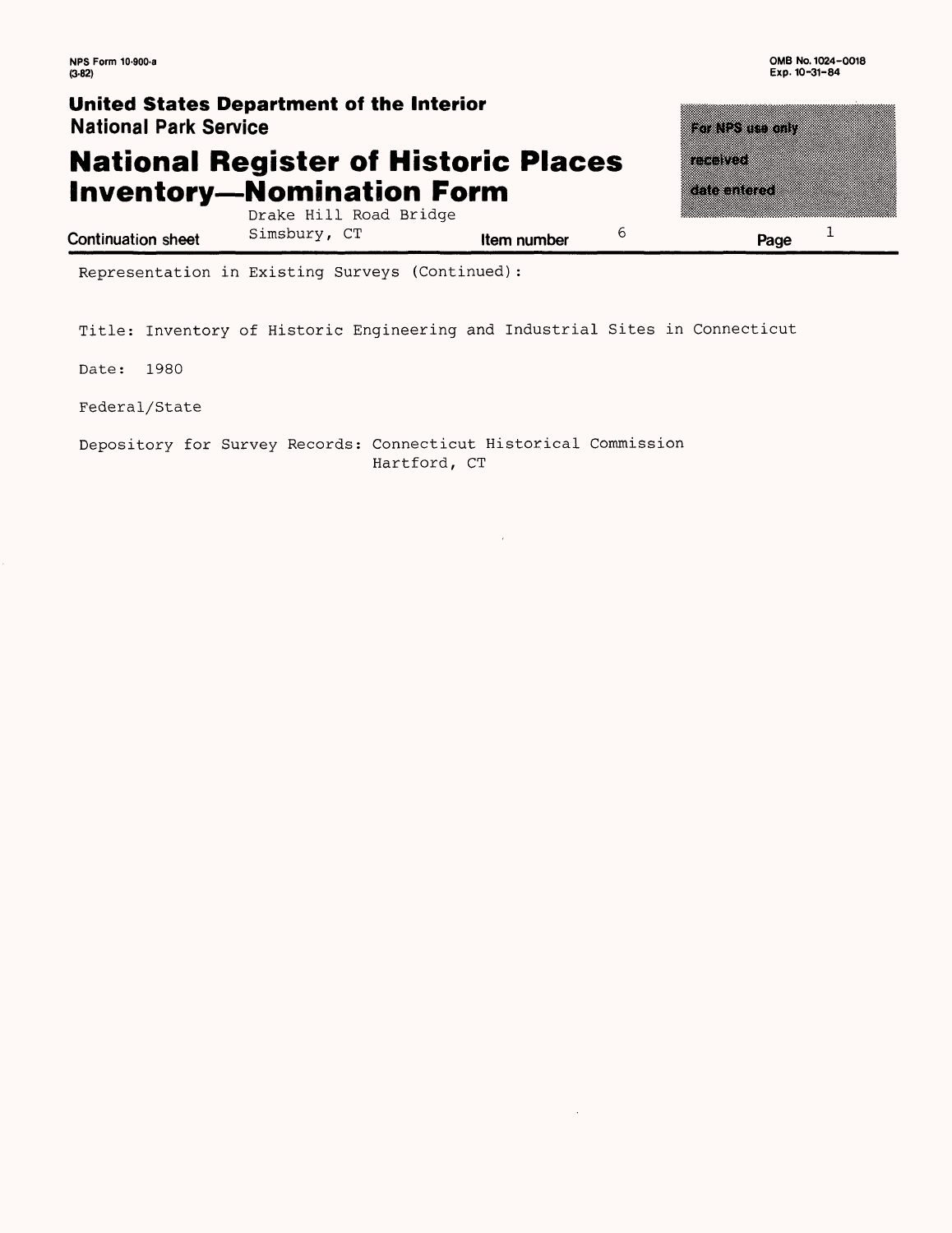### **United States Department of the Interior** National Park Service

### **National Register of Historic Places Inventory-Nomination Form**

Drake Hill Road Bridge <sup>7</sup>  $X = \frac{1}{2}$  . Simsbury, CT .  $X = \frac{1}{2}$  . The number

retter i

Page  $1$ 

<u>istronomi</u>

a a shekara

Description (continued):

of planks rests on the timbers. The blacktop road surface is laid over these planks. Abutments consist of large, squared brownstone blocks. At the east end of the bridge, the abutments are surmounted by brownstone parapets. At the west end are wrought-iron railings with cast-iron newels (Photograph 7).

Drake Hill Road Bridge retains its historic appearance, and most of its original members continue to function in their original locations. Besides the new portal beams and reconfigured cross-bracing, mentioned above, alterations include welded repairs on the laced verticals, where the lacing has been removed from the bottoms of the members and replaced with steel channels (Photograph 3).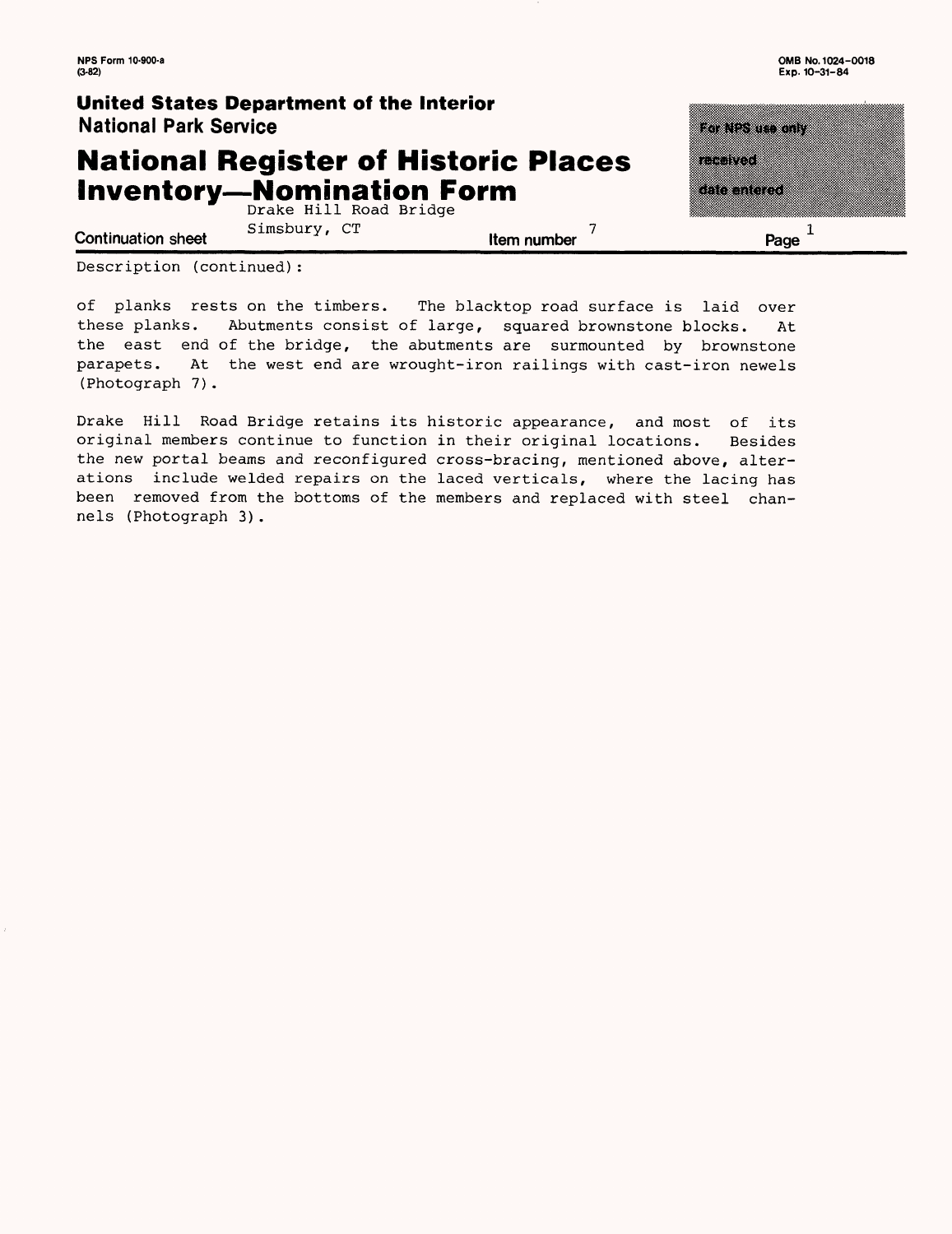# **8. Significance**

| Period                                                                                                                                                  | Areas of Significance—Check and justify below                                                                                                                                                 |                                                                                                                                                                                                             |                                                                                                                  |                                                                                                                                                      |
|---------------------------------------------------------------------------------------------------------------------------------------------------------|-----------------------------------------------------------------------------------------------------------------------------------------------------------------------------------------------|-------------------------------------------------------------------------------------------------------------------------------------------------------------------------------------------------------------|------------------------------------------------------------------------------------------------------------------|------------------------------------------------------------------------------------------------------------------------------------------------------|
| ____ prehistoric<br>$-1400 - 1499$<br>$\frac{1}{2}$ 1500-1599<br>$-1600-1699$<br>$-1700 - 1799$<br>$\frac{XX}{X}$ 1800-1899<br>$-1900-$<br>Criteria A.C | <b>EXAMPLE 2014</b> archeology-prehistoric <b>EXAMPLE 2014</b> community planning<br>archeology-historic<br>____ agriculture<br>____ architecture<br><u>art</u><br>commerce<br>communications | ____ conservation<br>$\overline{\phantom{a} \phantom{a}}$ economics<br>$\frac{1}{2}$ education<br>$\mathbb{R}^{\times}$ engineering<br>exploration/settlement ____ philosophy<br><b>Example 10</b> industry | a law<br><u></u> literature<br><b>Election Control</b> military<br><u>__</u> _ music<br>____ politics/government | religion<br>science<br>$\frac{1}{2}$ sculpture<br>$\frac{1}{2}$ social/<br>humanitarian<br>theater<br>$X$ transportation<br>$\equiv$ other (specify) |
|                                                                                                                                                         |                                                                                                                                                                                               |                                                                                                                                                                                                             |                                                                                                                  |                                                                                                                                                      |

**Specific dates** 1892--built **Builder/Architect** J.H. Buddington, New Haven, CT--engineer

#### **Statement of Significance (in one paragraph)**

Drake Hill Road Bridge is significant because it embodies the distinctive characteristics of metal-truss bridge construction in the 19th century (Criterion C). It has further significance as one of only three Parker trusses known to survive in Connecticut, all erected by J.E. Buddington, consulting engineer from New Haven. When this bridge was erected, in the 1890s, American bridge-building was in a period of rapid change. Steel had begun to replace wrought iron and riveted joints had begun to replace pins. Besides these major changes in materials and joint types, the 1890s also saw the proliferation of variations in standard designs and construction techniques, as bridge-builders large and small sought to capture contracts on the basis of their innovations. The idiosyncratic features of Drake Hill Road Bridge reveal that Buddington participated fully in this episode of market-driven innovation. The bridge is also significant in the local history of Simsbury (Criterion A). While the bridge was not the center of acrimonious conflict in town, the circumstances surrounding its construction do illustrate the rising responsibilities and expense of local government in the late 19th century, the careful approach to fiscal matters that characterized Connecticut towns, and the successful search for ways to raise revenues other than by increasing taxes.

The Parker truss is actually a Pratt truss with a segmental top chord. Like the Pratt, the Parker places compression on its verticals and tension on its diagonals. The principal differences between the two are the more graceful appearance of the Parker and the greater difficulty in making the Parker, because of all the angled connections at the upper panel points. The appearance may have helped Buddington to win the contract for Drake Hill Road Bridge, but the project apparently strained his technical resources. Buddington used several unusual techniques that would not have appeared in bridges made by a firm that had its own fabricating facilities. Buddington designed the bridge and supervised its construction, but he sub-contracted all fabrication. He saved costs in at least one instance by using a unique type of member--the channels or plates bolted together with turned cast-iron spacers. These members were very easy to assemble, requiring only wrenches and not the small forges and array of hammers needed for riveting. He also designed around his fabrication sub-contractor's apparent lack of a press large enough to punch rivet holes in plates greater than one-half-inch thickness. The riveted plates surrounding the upper pin joints provide the proper bearing thickness for the pins, a thickness that usually would have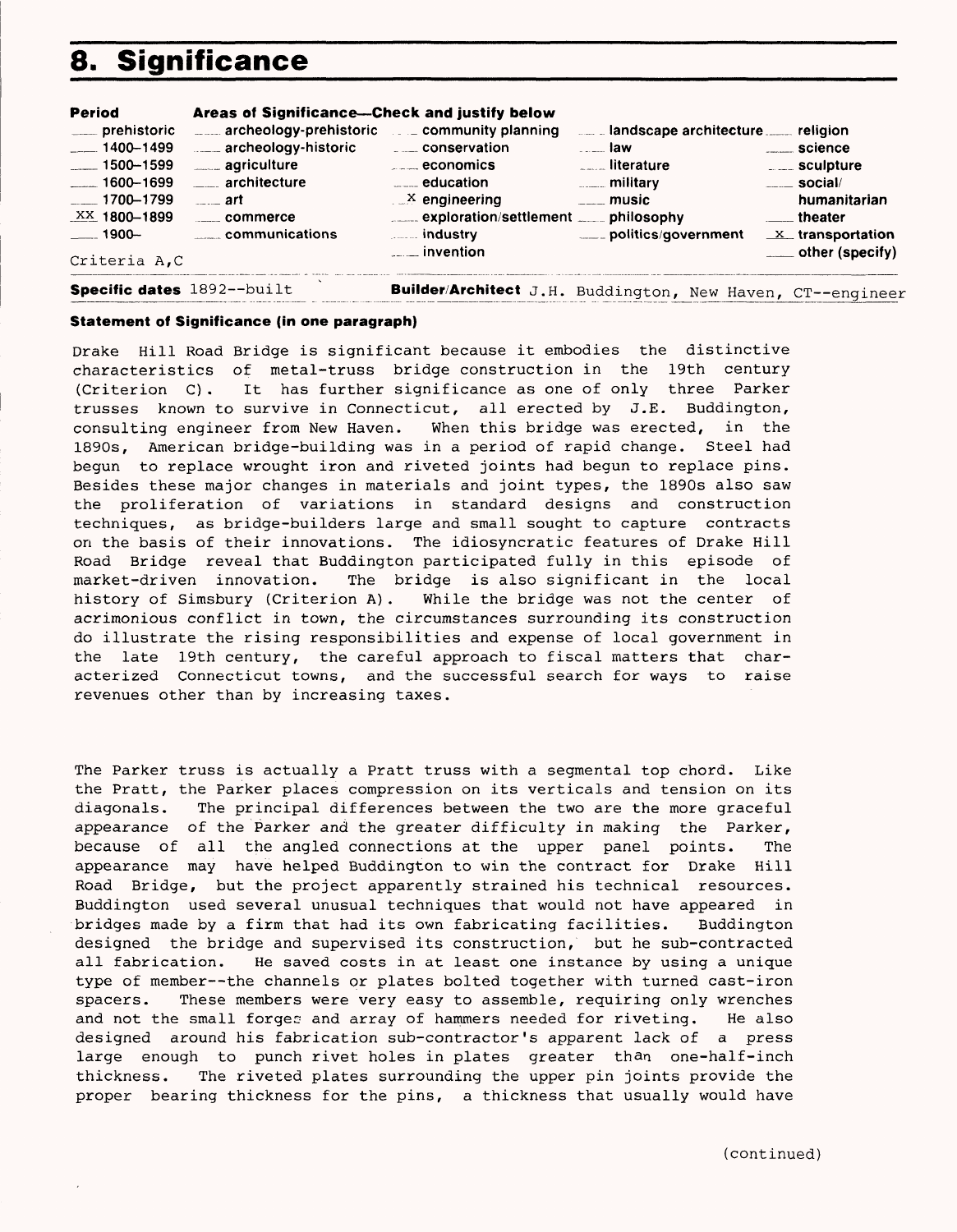## **9. Major Bibliographical References**

Interview with Richard L. Sawitzke, Simsbury Town Engineer, January 1984.

Macchi, A.J., "Quick Fix Keeps Bridge in Service," The American City and County (September 1978): 95-96. (continued)

# **10. Geographical Data**

**Acreage of nominated property**  less than 1

| Quadrangle name <b>AVON</b><br><b>UTM References</b>       |                              |           |         | Quadrangle scale 1:24000 | $\sim$ $\sim$<br>$\sim 2-100$ |
|------------------------------------------------------------|------------------------------|-----------|---------|--------------------------|-------------------------------|
| A <sub>1</sub><br>61<br>∶8∶<br>2 5,6,0 <br>Easting<br>Zone | ' ١٥٥<br>16<br>4<br>Northing | в<br>Zone | Easting | Northing                 |                               |
| $\mathbf{C}$                                               |                              | D         |         |                          |                               |
| Ε                                                          |                              |           |         |                          |                               |
| G                                                          |                              | н         |         |                          |                               |

**Verbal boundary description and justification** The nominated property includes only the public right-of-way, which consists of the bridge itself and the land beneath the abutments.

| state                     |                                                                                                                                                                                                                                                                                                                                     | code       | county         |                   |                   | code                           |
|---------------------------|-------------------------------------------------------------------------------------------------------------------------------------------------------------------------------------------------------------------------------------------------------------------------------------------------------------------------------------|------------|----------------|-------------------|-------------------|--------------------------------|
| state                     |                                                                                                                                                                                                                                                                                                                                     | code       | county         |                   |                   | code                           |
|                           | <b>Form Prepared By</b>                                                                                                                                                                                                                                                                                                             |            |                |                   |                   |                                |
| name/title                | Matthew Roth & Bruce Clouette, Partners                                                                                                                                                                                                                                                                                             |            |                | edited by:        |                   | John Herzan, National Register |
|                           | organization Historic Resource Consultants                                                                                                                                                                                                                                                                                          |            |                | date              | February 20, 1984 | Coordinator                    |
| street & number           | 55 Van Dyke Ave.                                                                                                                                                                                                                                                                                                                    |            |                | telephone         | 203 547-0268      |                                |
| city or town              | Hartford                                                                                                                                                                                                                                                                                                                            |            |                | state             | CT                |                                |
|                           |                                                                                                                                                                                                                                                                                                                                     |            |                |                   |                   |                                |
|                           | <b>State Historic Preservation Officer Certification</b>                                                                                                                                                                                                                                                                            |            |                |                   |                   |                                |
|                           | The evaluated significance of this property within the state is:<br>national                                                                                                                                                                                                                                                        | $Xz$ state | local          |                   |                   |                                |
|                           | As the designated State Historic Preservation Officer for the National Historic Preservation Act of 1966 (Public Law 89-<br>665), I hereby nominate this property for inclusion in the National Register and certify that it has been evaluated<br>according to the criteria and procedures set forth by the National Park Service. |            |                |                   |                   |                                |
|                           | <b>State Historic Preservation Officer signature</b>                                                                                                                                                                                                                                                                                |            |                |                   | coum              |                                |
|                           | Director, Connecticut Historical Commission                                                                                                                                                                                                                                                                                         |            |                |                   | date<br>6/13/84   |                                |
| title<br>For NPS use only | I hereby certify that this property is included in the National Register<br><b>Keeper of the National Register</b>                                                                                                                                                                                                                  |            | Extored in the | Mational Register | date              | 7/19/84                        |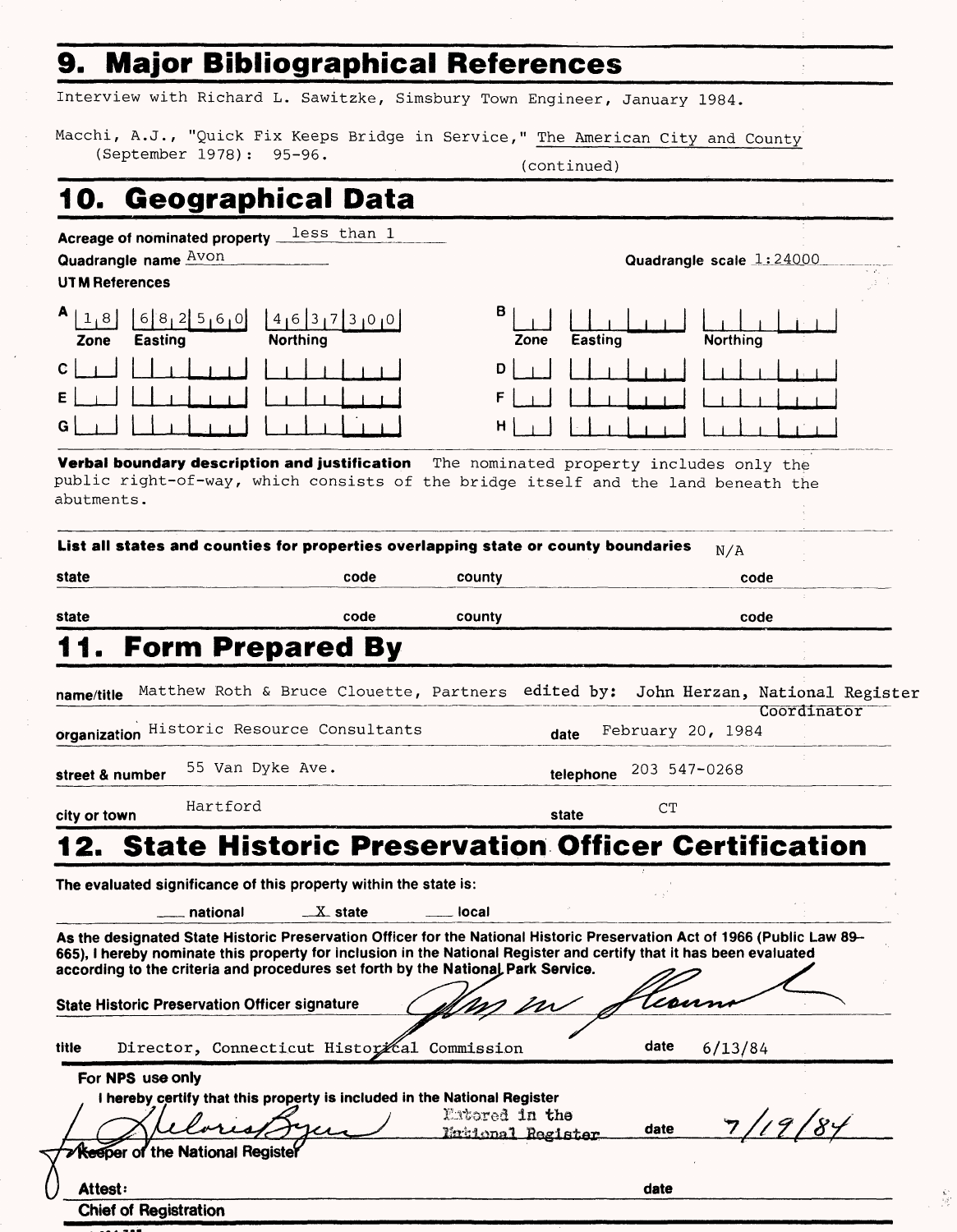$\mathbf{1}$ 

### **United States Department of the Interior** National Park Service

### **National Register of Historic Places Inventory—Nomination Form**

Drake Hill Road Bridge **Continuation sheet**  $\sinh(y)$ ,  $\cos(100)$  similar continuation sheet  $\sinh(y)$ ,  $\cos(100)$  similar continuation sheet  $\sinh(y)$ ,  $\sinh(y)$ 

Significance (continued):

been gained by using thicker material for the chord. Of course, Buddington's technique also saved some material cost in the top chord, but that saving may well have been offset by the consequent need to use larger members for the cross-bracing. In its other members, this bridge is wholly typical of its period. Built-up members using plates, channels and angles riveted together with lacing bars are part of virtually every metal-truss bridge built between 1870 and 1930. Eyebars with stamped pin holes began replacing eyebars with forge-welded loops in the 1880s.

Buddington had a degree of early success with his personalized designs. He won a bridge contract in 1893 from the town of Canton, and another one from Simsbury in 1894 (the extant Route 315 bridge). These were among the first jobs he obtained after opening his consulting firm in 1892. The structural problems that have led to the alterations on Drake Hill Road Bridge may account for Buddington's abandoning such work. Although he stayed in business until the late 1920s, the two bridges in Simsbury and one in Canton are the only spans in the state that are known to be the work of Buddington. The competitive aspect of his use of the Parker truss is suggested by the fact that these are the only such trusses known to survive in the state. By using it he could offer something different from the bridges of other builders.

The town of Simsbury did not easily undertake the expense of erecting a new bridge at this crossing. In 1890 the town recognized the need to replace the existing timber bridge, but dragged out the process with piecemeal appropriations. The first appropriation allotted money "to strengthen the present abutments and piers at a moderate cost and without a great deal of inconvenience to the travel across the bridge." $\overline{ }$  Once the abutments were ready, the Selectmen were authorized to receive proposals for construction of an iron bridge and to borrow money to pay for it. But the town meeting did not authorize any increase in tax assessments to service the debt for construction. The Selectmen turned to the commercial credit market but found little appetite there for what amounted to unsecured notes; foreclosure was not a viable recourse for lenders. What would they do with a bridge? The town administrators thus were forced to issue bonds for construction, backing up the bonds with the overall fiscal integrity of the town. The total issue of \$10,000 consisted of five groups of bonds, at \$2,000 each, that would reach maturity on a staggered basis over five years. This means of financing public improvements was again applied in 1894, when it was used for the other Buddington bridge in Simsbury. Wary of over-

**RANDAR MAN** an di Kabupatén Bandaré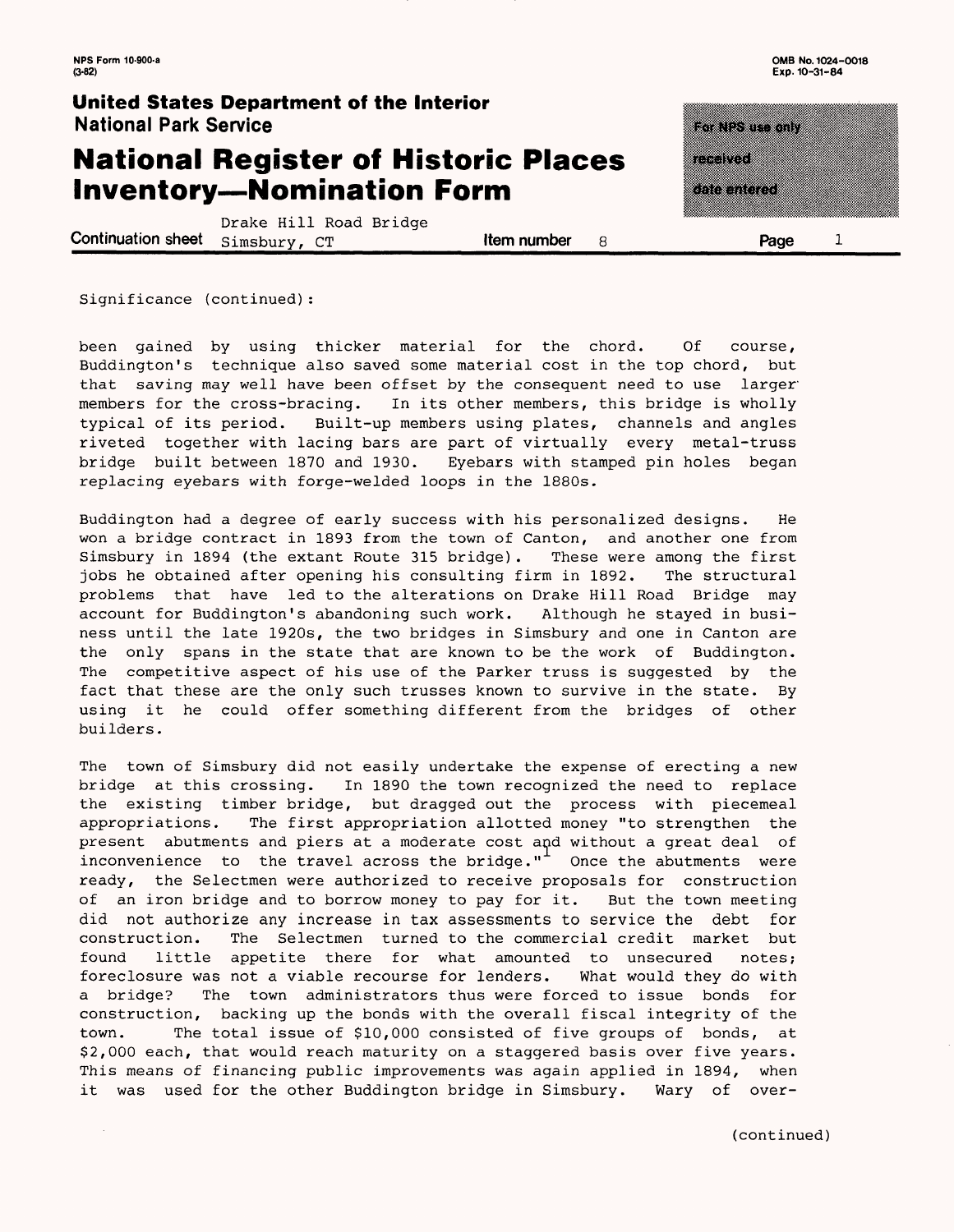### **United States Department of the Interior National Park Service**

# **National Register of Historic Place Inventory—Nomination**  Drake Hill Road Bridge **Form**

| 8 | Page                                                                                                                            |  |
|---|---------------------------------------------------------------------------------------------------------------------------------|--|
| S | <b>TERNOL</b><br>a di secolo della contra di un secolo di un secolo di un secolo di un secolo di un secolo di un secolo di un s |  |
|   | TarNPS use anly                                                                                                                 |  |

Simsbury, CT lem number **Continuation sheet Continuation sheet Continuation sheet Page** 

Significance (continued):

extending the town treasury, the Selectmen delayed maturity of the 1894 bonds so that the town would not have to begin paying on them until 1899.

NOTE

1. Simsbury Town Meeting Records, volume 43, p. 257, 1890.